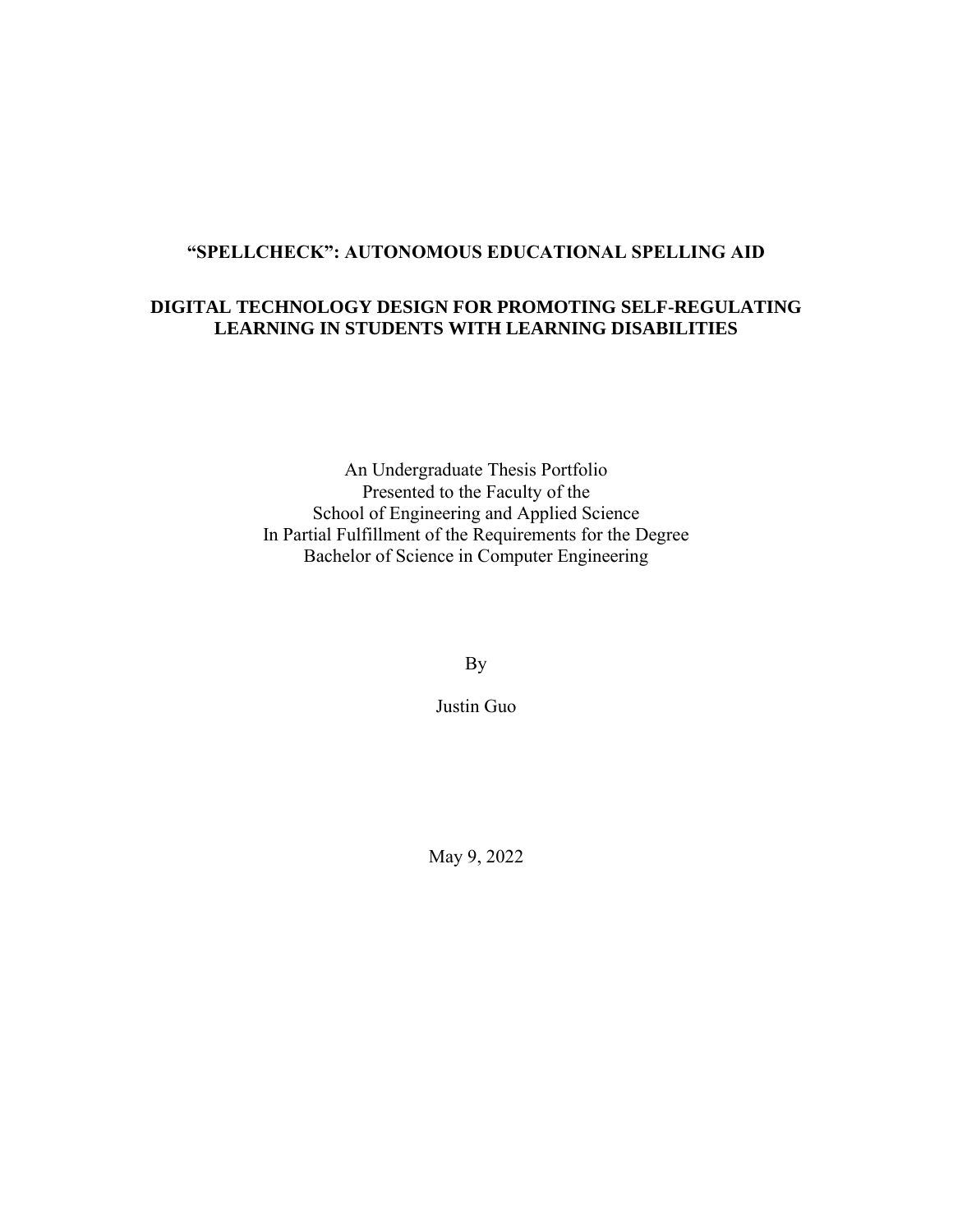#### **SOCIOTECHNICAL SYNTHESIS**

The modern digital revolution has resulted in technological solutions in countless interdisciplinary fields, and education is no exception. The technical project involved prototyping a digital educational tool designed to teach children how to spell English words by displaying images and prompting users to spell them out. The goal was to design an alternative learning solution for children and young students to accommodate those who need more resources to successful in academia. However, technological solutions are affected by not only the people that use it but also the way it is used. The STS project analyzes relevant social groups to examine the adoption and implementation of educational digital tools for promoting selfregulated learning behaviors in students with learning disabilities. The two projects attempt to examine the features that enable technology use in classroom environments. The technical project provides insight into the technical and design challenges that impede the integration of digital technology into educational practice, and the STS project creates a design methodology for digital tools to promote self-regulating learning in children with learning disabilities.

Access to teacher instruction is limited for a limited resource for students, but spelling is an area of study that could be practiced with technological instruction instead. The technical project therefore focused on developing an autonomous educational digital game to avoid the need for teacher or parent oversight. It combined a software-controlled spelling game with a physical interface using letter blocks. The intent was for students to receive positive feedback from the game while also improving motor function at the same time.

The digital tool was made by combining an LCD display, a microcontroller, and a 3D printed panel to accept the letter blocks as input. The project was able to read letters from the panel, display the game state on the LCD, and switch out images to continue to game. It was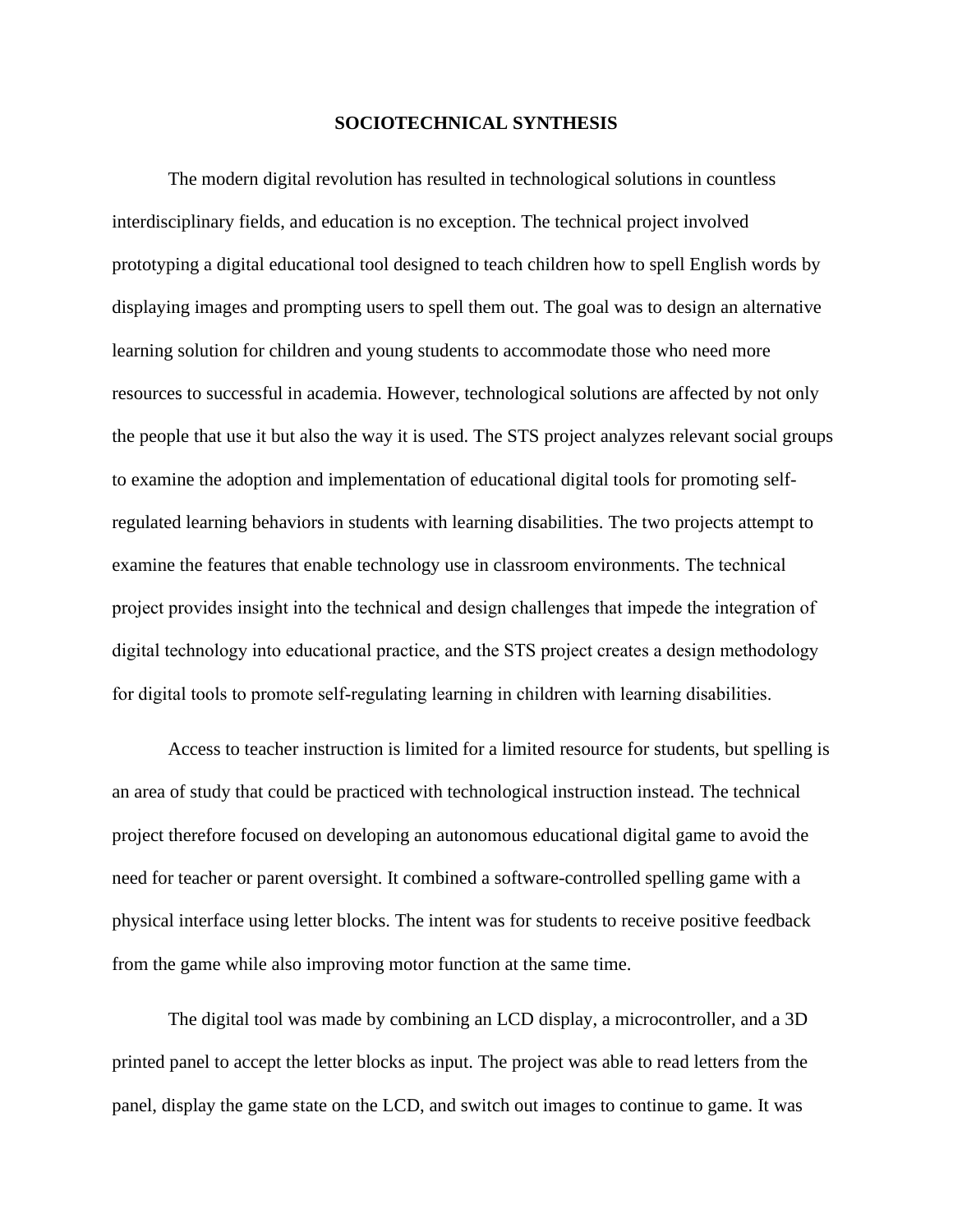demoed at a capstone fair to educators and professors, and it finished in the after the prototyping phase.

The STS project used the Social Construction of Technology framework by Pinch and Bijker to connect the relationships between relevant social groups and the introduction of new educational digital technologies. By analyzing case studies of technology in education, recorded teacher testimonials, and past literature on self-regulated learning behaviors, the STS project explored the influence of different social groups on the integration and use of educational digital tools. The STS project analyzed the efficacy of educational technology in promoting selfregulated learning in students with learning disabilities as well as the factors that affect its implementation into classroom curriculum practice.

Students with learning disabilities often share the common experience of repeated academic failures, which lowers their efficacy to reach their own goals. While educational technology can improve early academic skills like reading comprehension and spelling, the perceived benefit of the technology by students and teachers also plays a large role in the effectiveness of the solution. Furthermore, a culture of fake solutionism regarding technology is pervasive in the educational field, and technology adoption in school systems incentivizes digital tool manufacturers to focus on making profit rather than to solve problems. Additionally, the educational standards and regulatory bodies examined specified that technology use should be accessible and applicable to all students, including those who have learning disabilities, which shifts the responsibility of specifically addressing for these students onto the manufacturers.

The technical project presented a proof-of-concept prototyped digital tool aimed to be acceptable toward multiple social groups involving implementing educational technology into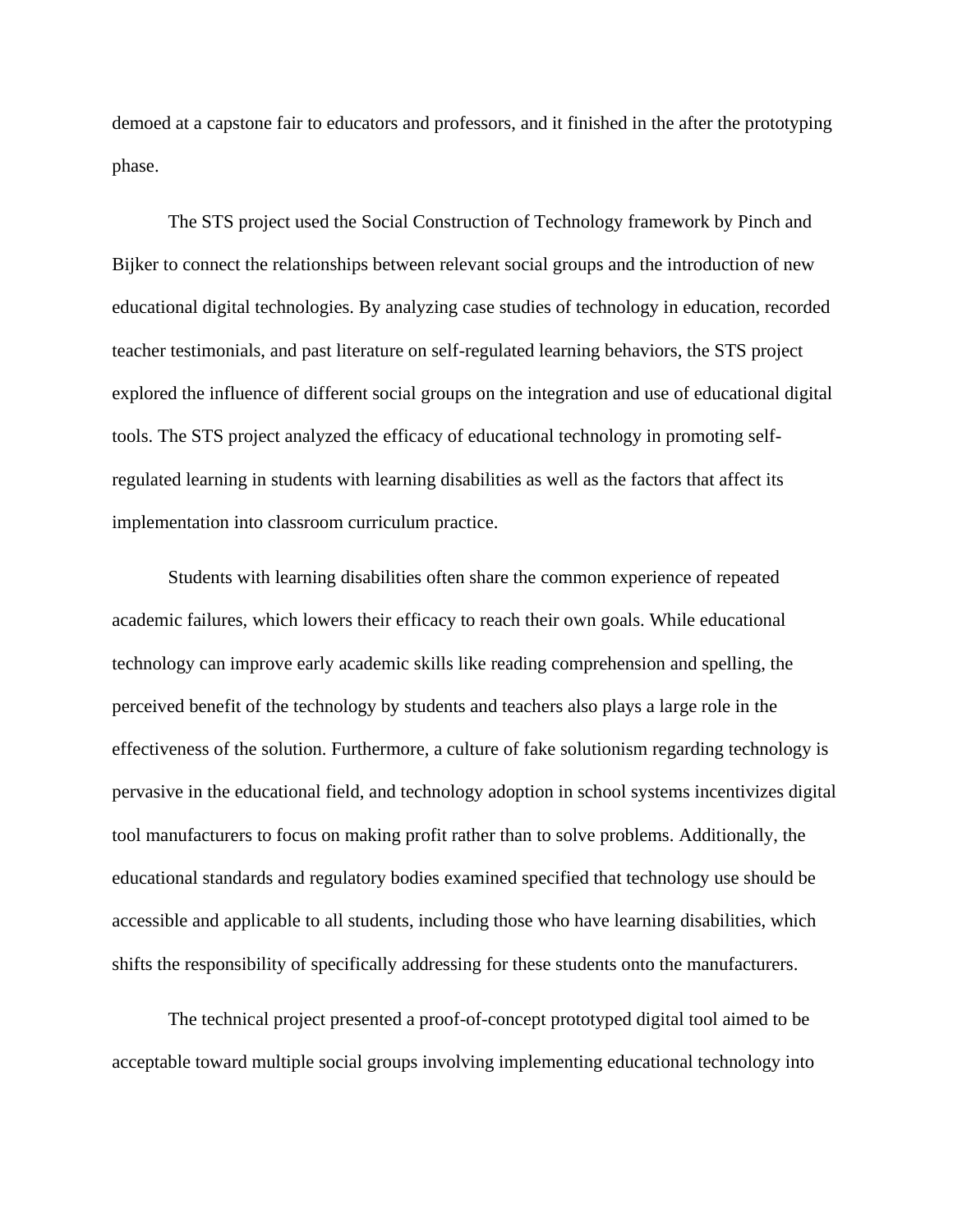practice. However, the STS project explored the notion that relevant social groups often have conflicting interests in mind.